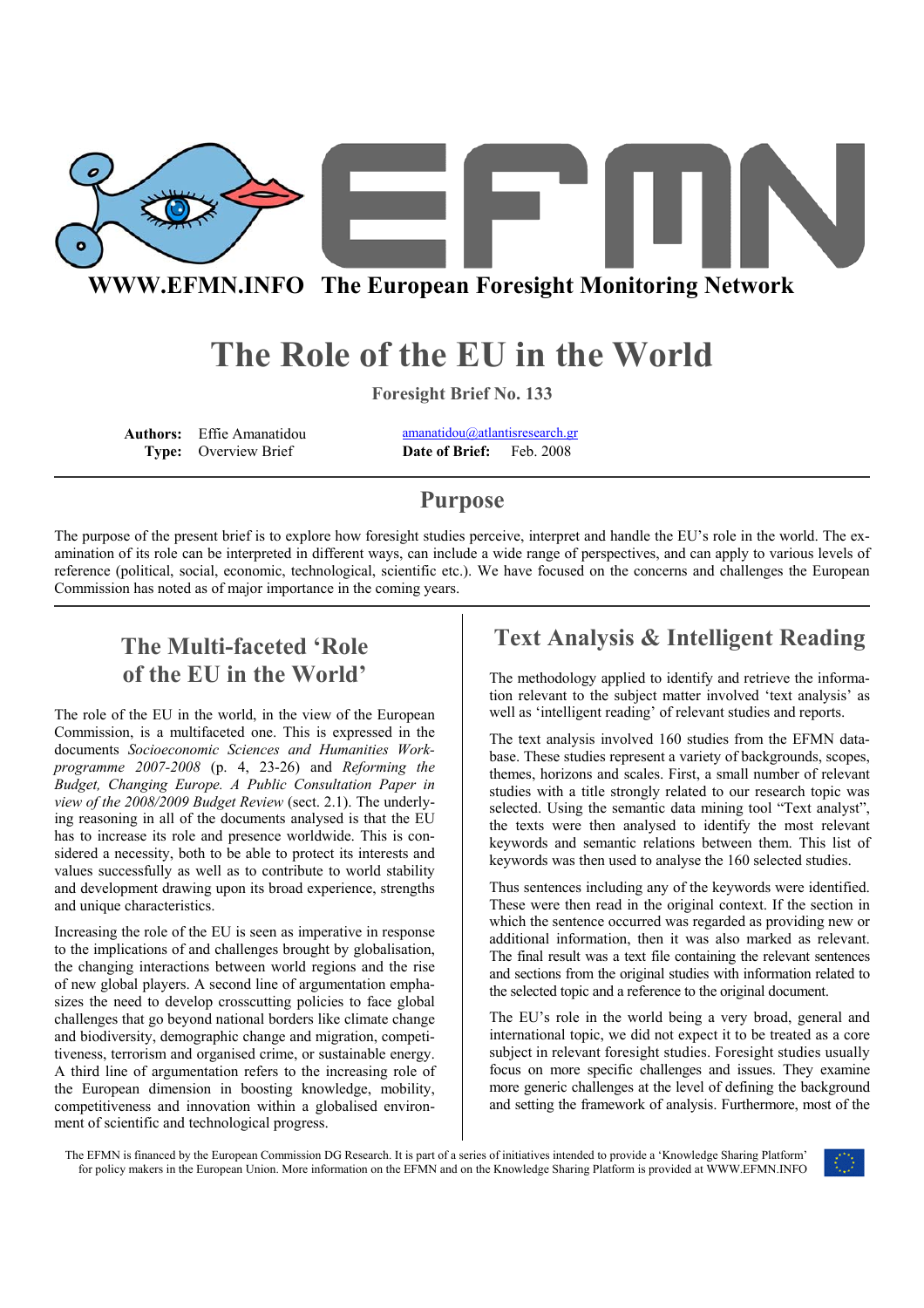foresight studies have a national or regional, rather than a European or international scope.<sup>1</sup> These factors limited the related information yielded by the text analysis even though a second round of text analysis was carried out including foresight studies of a trans-/international scope only. In consequence, additional documents considered relevant were also reviewed. These included EFMN publications and background documents as well as reviews of books dealing with the future of Europe.

### **EU as a Global Player**

The role of the EU in relation to the changing interactions between world regions and the rise of new global players is examined in foresight studies from a whole range of perspectives (political, socio-economic, technological, scientific and cultural).

#### **Towards European Democracy and Citizenship**

The political aspect given to the EU's role examines the internal challenges the EU has to face to further develop the definition of European citizenship as well as the degree to which the EU's institutional architecture can be a model for new forms of governance.

In the study *Democracy and Futures* (Finnish Committee for the Future), R. Cinquegrani analyses different aspects of the concept of democracy within the context of the European Union. Several issues are addressed ranging from understanding and managing the connection between all the new and different social, economic and political positions inside the EU to defining a European democracy and citizenship or handling exclusivists' conceptions of the state and the consequent implications for minority issues.

#### **Governance Models for the Developing World**

There are diverse views on the role that the EU can play as a model for the democratisation of the developing world. In the *Democracy and Futures* study, T. Murata examines the future of democracy in India and China and the degree to which these countries can be models for democracy in the developing world. He argues that many developing states needing better governance structures are likely to find a better match in the well established Indian model rather than the existing US model or the currently developing European one. India has a long tradition of liberal representative government and has been dealing relatively effectively with large language, ethnic, religious and communal divides.

Despite its recent economic growth, India remains part of the developing world due to its large poor and agrarian population, and large, poorly integrated territory. Thus, it is likely that its solutions are more applicable to the many developing states which are the same countries often referred to as

l

"emerging democracies" in Africa, Central Asia, South Asia, the Middle East, and Indonesia and the Philippines.

Regarding China the author asserts that the conspicuous lack of a liberal, representative democracy and the communist regime are counterbalanced to a certain point by a passionate desire for political participation in China. In addition, its historical support for anti-colonial, pro-independence struggles allows China to enjoy respect and legitimacy in many parts of the developing world. Many also see a major possibility for the Chinese people to successfully "leapfrog" into a new political future having a fair chance of incorporating current technologies to better approximate true democracy than the currently dominant representative government.

These considerations, along with the fact that many non-OECD nations consider standards of living and political systems of the First World to be unachievable, may lead the developing world to identify with and derive images of their future from major Third World powers.

#### **The Soft (but Dominating) Power of the EU**

However, the opposite view on the role of the EU as a governance model is also found in literature. M. Leonard, for example, in his book *Why Europe Will Run The 21st Century* (2005) argues that the basis for American power (the ability to wage war trans-continentally and the ubiquity of American popular culture) has reached its natural limits. Against this he compares the European method of influence, which relies heavily on so-called 'soft power'. In contrast to the previous study, he considers the European method as the more influential with the developing 'BRIC' nations (Brazil, Russia, India, and China).

The BRIC nations are more interested in the European model of capitalism delivering prosperity, security and greater levels of equality to its citizens. This contrasts to the US model where the winner takes all. The rising nations are encouraged by the way in which the EU has allowed tiny nations to leverage their influence. They can either join the EU or start their own regional association to overcome a 'unipolar' world. Eventually, the EU may be encouraged to develop a 'Union of Unions'. It is in this way that Europe will run the  $21<sup>st</sup>$  century.

Another example is J. Rifkin's book about *The European Dream* (2004). In examining how the world will develop in the future, Rifkin, an enthusiastic advocate of the European model, notes that the market economy and the nation state are not designed for instant global communication and the networked world, which is already rapidly developing. Thus, he anticipates that the EU will develop decentralised and polycentric models of governance giving the EU the role of a rule-maker and gatekeeper rather than a governor and enforcer. The European model is being exported to other parts of the world replacing the crucible of US soft power as the ideal to which the world aspires. The European Dream expresses global connectivity without losing the sense of cultural identity and locality, freedom in relationships with others and the pursuit of quality of life, leading to the championing of human rights and the rights of nature.

<sup>1</sup> From the total of 846 cases mapped in detail in the EFMN database, 62 were trans-European ones (cases involving two or more EU countries).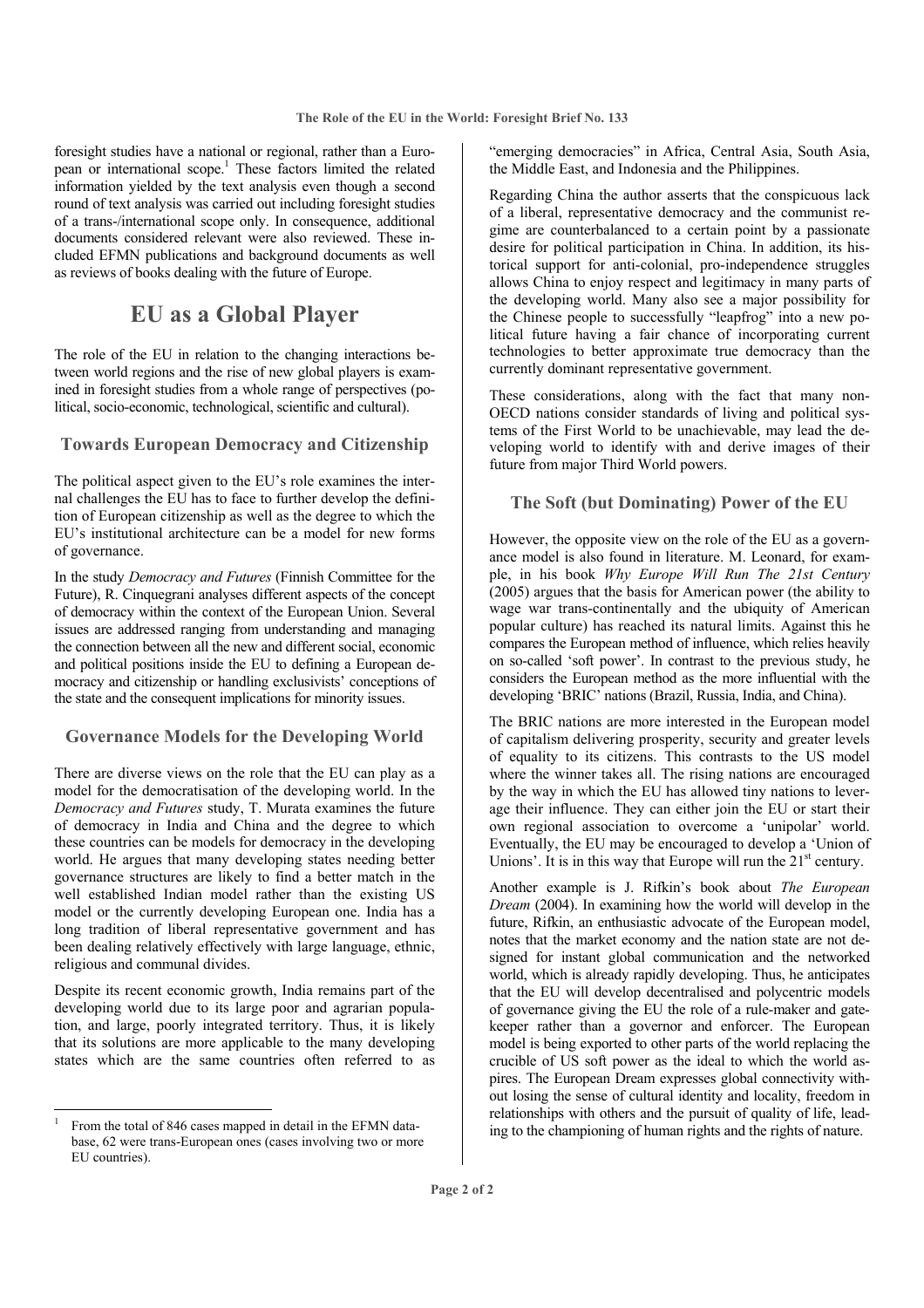#### **The Role of the EU in Facing Global Challenges**

The importance of the EU in the world is not seen only in political terms. Significant weight and responsibility is placed especially on facing global challenges and threats that go beyond national borders. Many foresight exercises point out the fact that future challenges (which are mostly not limited to a specific country) cannot – or at least not only – be addressed at a national level and, moreover, the supranational dimension and, in particular, the European dimension should be taken into account.

The *FinnSight 2015* study states clearly that to implement Finland's national vision as well as the positive impacts of scientific and technological development Finland needs to actively search for European and global partners. According to the French study *Technologies-Clés 2010*, it is not only necessary to take the European dimension into consideration, moreover the importance of national industry policies decreases in the globalised context.

Foresight exercises point out the following domains for which a common European answer to future challenges is necessary: ageing population; country differences in infrastructures; spatial and rural development/ environment and agriculture; competitiveness (for instance in the domain of information and communication technology it is only possible at the European level); energy (the successful promotion of wind energy for instance is only possible at the European level); security (nongovernmental and governmental action at a national as well as the international level has to be coordinated); social issues (challenges like social cohesion).

#### **Safeguarding Socio-economic Growth**

Interestingly, people see the success of the EU model of socioeconomic development as being both aspired to and threatened by the so-called global powers.

As the French *FutuRIS* study notes, the development of eastern and southern Asia will lead to major changes on the global geopolitical and economic map, which will modify the balance of power in the area of research and innovation. If Europe does not devote enough resources to this area, growth, which is already at risk of slowing down, will be compromised. This will leave Europe in a difficult position between Asia, with its dynamic growth, and the US, which is expected to continue to devote considerable resources to research and innovation. To provide a rough overview, world GERD is expected to rise from  $\epsilon$  629 to  $\epsilon$  1,320 billion over the next 20 years (on a constant euro basis), with the percentage claimed by the US down slightly from 36.6% to 33.0%, while Europe-15 will see its share fall from 22.3% to 17.5%. China will rise to 14.9% and industrial Asia to 24.1% (Japan, Korea, Taiwan, Indonesia, Thailand, Singapore and Malaysia).

Other studies (*Globalisation Trends*, 2006) note the rapidly rising Chinese R&D intensity as well as the rapid development in sectors like motor vehicles. They warn that the complementarities (and thus less direct competition) that the EU now enjoys with China are fading away and that future trading conditions for European companies will be more demanding. On the other hand, they argue that Europe has no need to fear global-

isation. Unlike the US and Japan, the EU has managed to maintain its dominant world market share position despite the emergence of countries such as China as major trading powers.

Referring to growth in the non-OECD economies the study *Globalisation and Macroeconomic Policy* (2007) argues that GDP growth will remain well above that in the OECD economies, reflecting higher productivity growth and more favourable demographic developments. Per capita output in the non-OECD economies is projected to rise by close to 5% per annum over the next two decades if globalisation continues at its current pace, compared with growth of 2% per annum in the OECD regions. Amongst the non-OECD countries, China and non-OECD Europe would enjoy the largest increases in per capita output.

#### **EU to Lead International Cooperation**

The scientific and technological aspect of the role of the EU is seen as of major importance for the future. Even more so international cooperation is highlighted. The *SCOPE 2015* project, covering four regions of the world (countries of the Commonwealth of Independent States [CIS] excluding Russia, Latin America excluding Brazil, Maghreb and Mashreq, and Sub-Saharan Africa excluding South Africa), seeks to demonstrate the utility of foresight to EC policy makers and others concerned with cooperation with developing countries in research, technology and innovation.

The specific purpose of the project was to produce ten-year scenarios focused upon contextualised scientific and technological developments in selected regions of developing countries with a view to drawing implications for European research, technological development and innovation cooperation policy.

The study *Emerging S+T Priorities in the Triadic Regions* identifies scientific and technological developments and research priorities where Europe could take the lead in the years to come. Several strategies are proposed to prevent a decline of the European science and technology positioning in the eventuality of the Lisbon strategy failing, which are combined with the consolidation of current trends that emphasize economic factors for supporting research and innovation.

In addition, a number of foresight studies (like *FISTERA* or *Transport and Mobility in an Enlarged Europe 2020*) focus on examining the future of specific research fields and associated sectors on a European if not international scale.

#### **Building the European Research Area**

Another aspect of the role of the EU appearing in foresight studies is linked to the Lisbon and Barcelona objectives and the development of the European Research Area (ERA). For example, in the *Ukrainian STI 2025* foresight exercise a clear orientation toward integration into the EU is deemed the best way for an effective modernization of the national science and technology system. The competitiveness imperative enshrined in the Lisbon Strategy is tackled in the exercise *Imagineering Ireland – Future Scenarios for 2030*: the future of Ireland is seen as being strongly linked with the future of the EU. A common integrated European policy in the maritime sector is